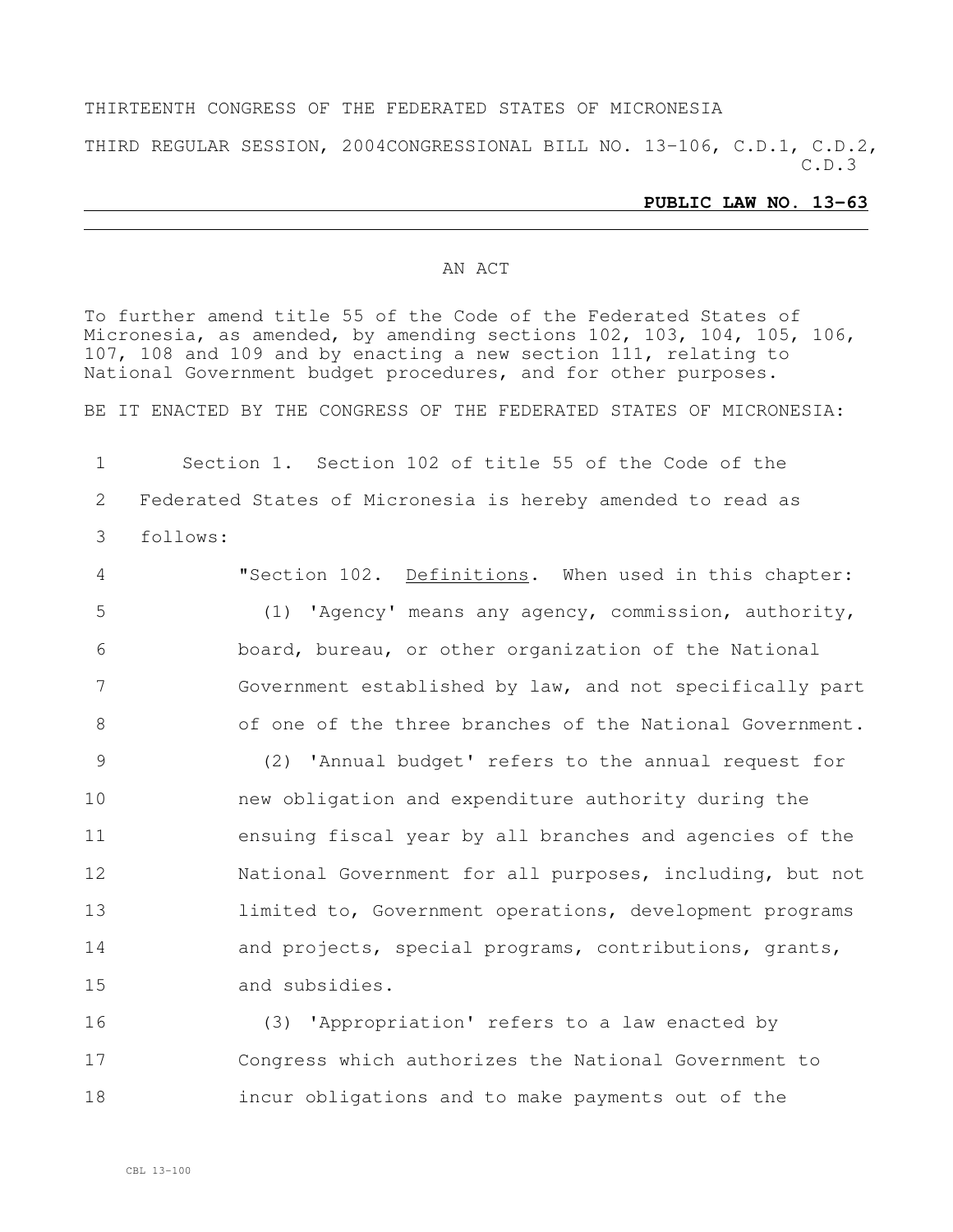| $\mathbf 1$    | National Treasury in accordance with law.                |
|----------------|----------------------------------------------------------|
| 2              | (4) 'Compact' refers to the Compact of Free              |
| 3              | Association, as amended, and its related agreements      |
| 4              | entered into by and between the Government of the        |
| 5              | Federated States of Micronesia and the Government of the |
| 6              | United States and enacted as United States Public Law    |
| $7\phantom{.}$ | No. 108-188, unless otherwise specified herein.          |
| 8              | (5) 'Congress' refers to the Congress of the             |
| 9              | Federated States of Micronesia.                          |
| 10             | (6) 'Development Plan' refers to the Development Plan    |
| 11             | of the Federated States of Micronesia prepared pursuant  |
| 12             | to title two, section 211 of the Compact, and the        |
| 13             | infrastructure development plan of the Federated States  |
| 14             | of Micronesia prepared pursuant to Article V, section    |
| 15             | 1(e) of the Fiscal Procedures Agreement.                 |
| 16             | (7) 'Executive Branch' refers to the executive branch    |
| 17             | of the National Government of the Federated States of    |
| 18             | Micronesia.                                              |
| 19             | (8) 'Fiscal Procedures Agreement' means the Agreement    |
| 20             | Concerning Procedures for the Implementation of United   |
| 21             | States Economic Assistance Provided in the Compact of    |
| 22             | Free Association, as amended, Between the Government of  |
| 23             | the United States and the Government of the Federated    |
| 24             | States of Micronesia, entered into in connection with    |
| 25             | the Compact.                                             |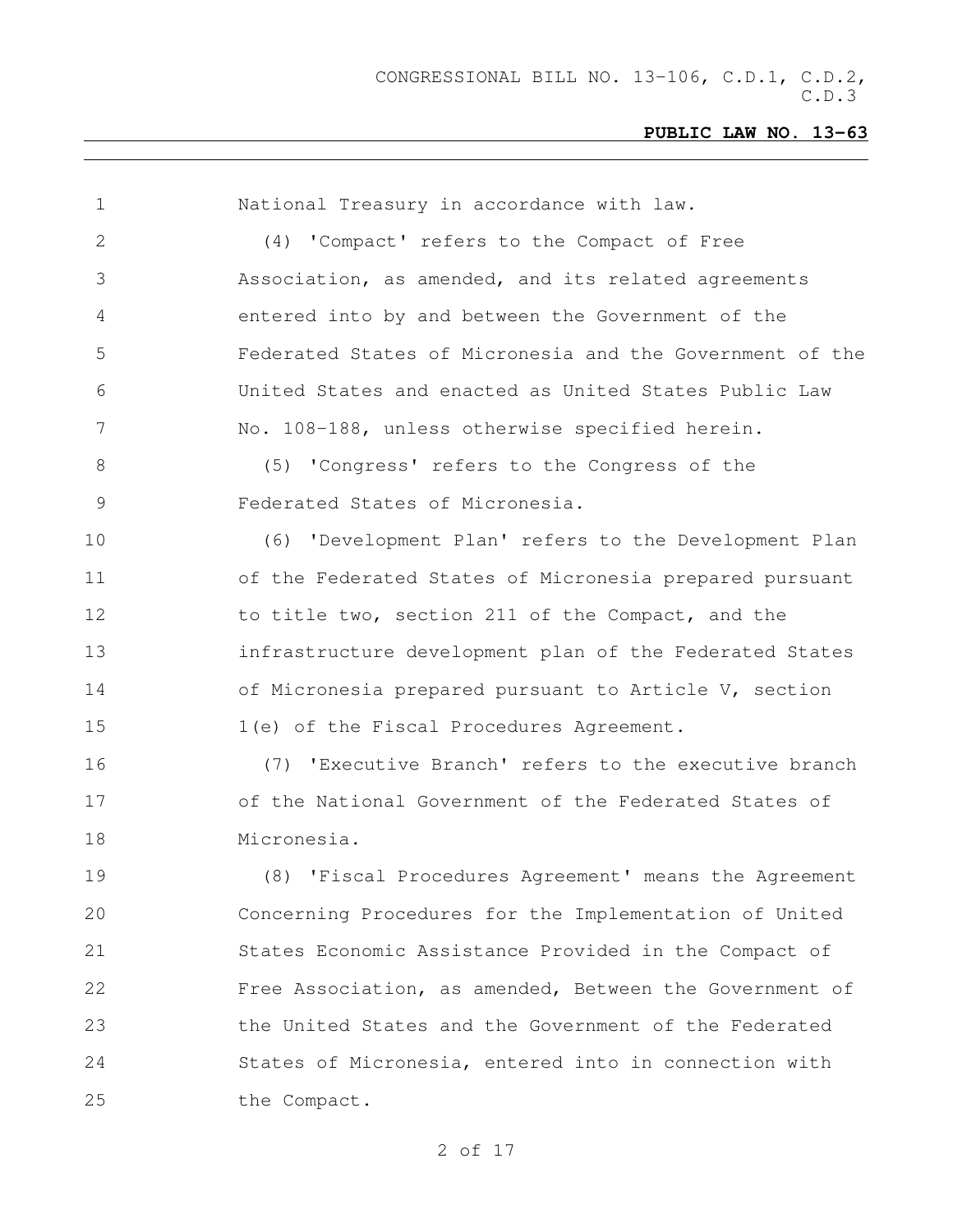| $\mathbf 1$  | (9) 'Fiscal Year' refers to each one-year period         |
|--------------|----------------------------------------------------------|
| $\mathbf{2}$ | beginning October 1 and ending on the next following     |
| 3            | September 30. Each Fiscal Year shall be designated by    |
| 4            | the number of the calendar year in which such Fiscal     |
| 5            | Year ends.                                               |
| 6            | (10) 'JEMCO' refers to the Joint Economic Management     |
| 7            | Committee established pursuant to the Compact.           |
| 8            | (11) 'National Government' refers to the National        |
| 9            | Government of the Federated States of Micronesia and     |
| 10           | includes all branches and agencies of the Government.    |
| 11           | (12) 'National Government Compact Budget Request" means  |
| 12           | the National Government's annual Compact funding request |
| 13           | for the upcoming Fiscal Year and estimated funding       |
| 14           | levels for the two subsequent Fiscal Years to be         |
| 15           | consolidated with the States' Compact Budget Requests    |
| 16           | and submitted to the United States under Article V of    |
| 17           | the Financial Procedures Agreement.                      |
| 18           | (13) 'Proposed Budget' shall have the meaning ascribed   |
| 19           | to it in subsection (2) of section 103 of this chapter.  |
| 20           | (14) 'Recommended Budget' shall have the meaning         |
| 21           | ascribed to it in subsection (3) of section 103 of this  |
| 22           | chapter.                                                 |
| 23           | (15) 'Recommended National Government Compact Budget     |
| 24           | Request' means the President's recommended annual        |
| 25           | Compact funding request for the National Government for  |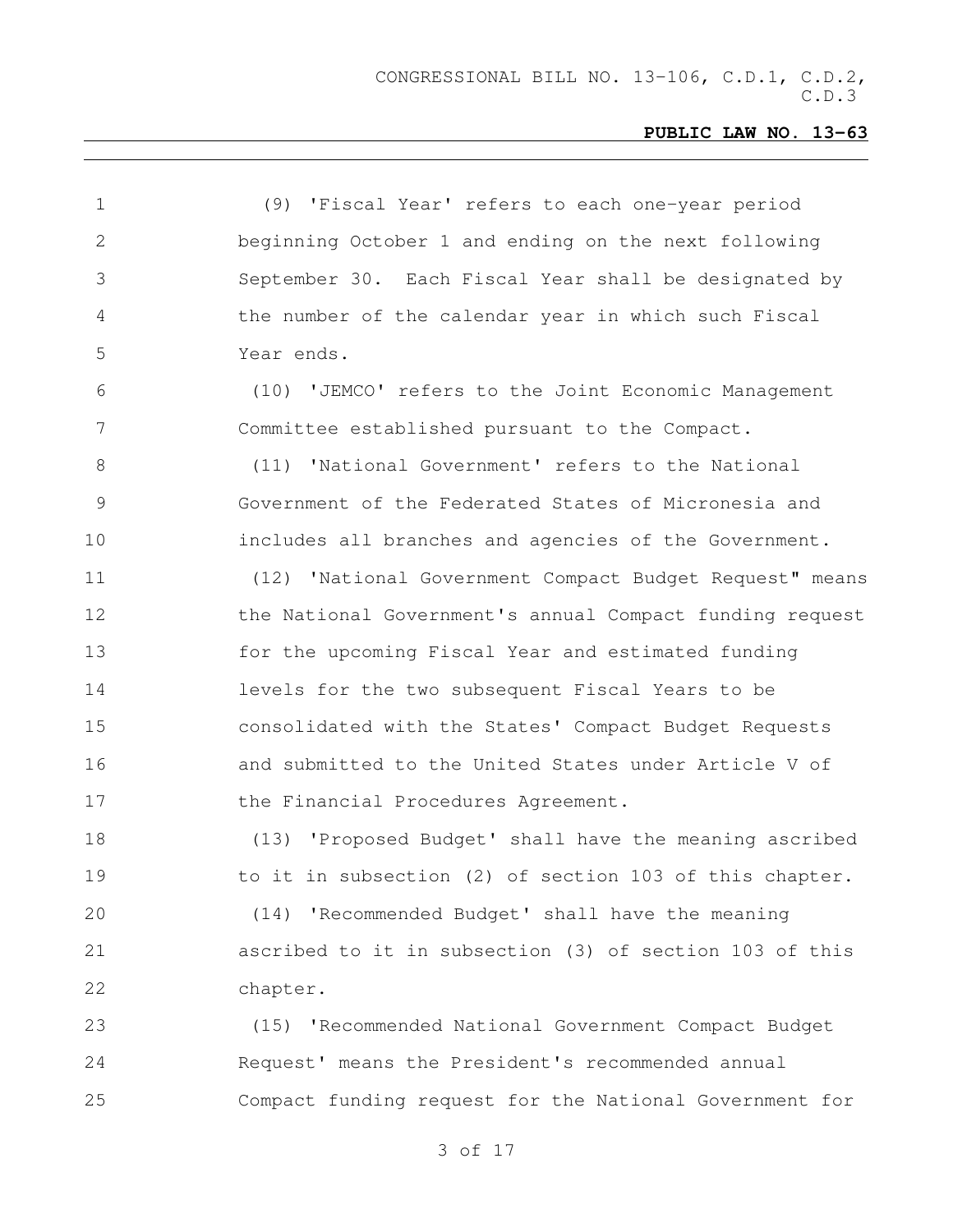the upcoming Fiscal Year and estimated funding levels for the two subsequent Fiscal Years." Section 2. Section 103 of title 55 of the Code of the Federated States of Micronesia is hereby amended to read as follows: "Section 103. Annual budget. (1) The Congress, the judicial branch, each of the departments, offices and agencies of the Executive 9 Branch of the National Government, and every proposed recipient of grants, subsidies or contributions from the National Government shall transmit to the President on or before March 1 of each year or at such other time as 13 the President may determine, but not before January 1 of each year, planned operational and development expenditures for the ensuing fiscal year, budget **projections for each of the two subsequent fiscal years,**  and such other information as the President may determine or as may be required by law. Planned operational expenses shall be presented in line-item form, including detailed information on planned expenditures for personnel, travel, contract services, fixed assets and other anticipated expenses. The Congress, the Judiciary Branch, and each department, office and agency of the Executive Branch shall transmit 25 to the President, along with its proposed operational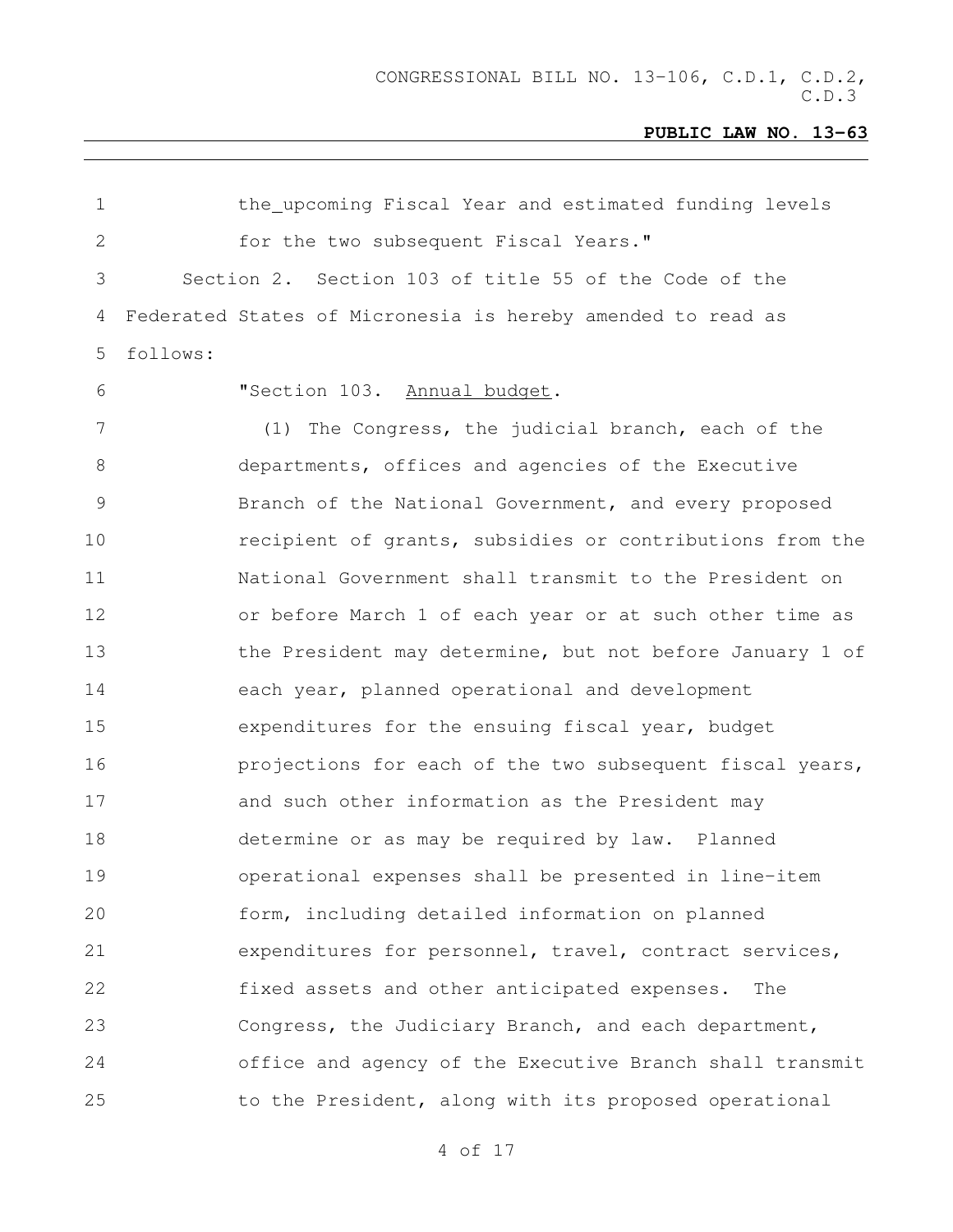expenses for the ensuing fiscal year, a plan for the fiscal year, including an identification of its strategic goals, and a description of its planned accomplishments, for the fiscal year, related to each goal. The planned accomplishments shall, if possible, be expressed in numerical form so that actual performance can be measured against the plan. Congress, 8 the Judiciary Branch and the offices, agencies and departments of the National Government shall not be required to transmit performance-based budgets or other **11** reports tying planned operational expenses to specific tasks or objectives.

 (2) The President shall compile, without revision, the planned expenditures and budget projections received from each branch, department, office and agency of the National Government and from proposed recipients of grants, subsidies and contributions from the National Government into a proposed budget for the National Government (the 'Proposed Budget').

 (3) No later than April 1 of each year, the President shall submit to the Congress the Proposed Budget for the National Government for the ensuing fiscal year. The Proposed Budget shall contain an operations budget and a development budget, and include planned expenditures for all sources of funds. Planned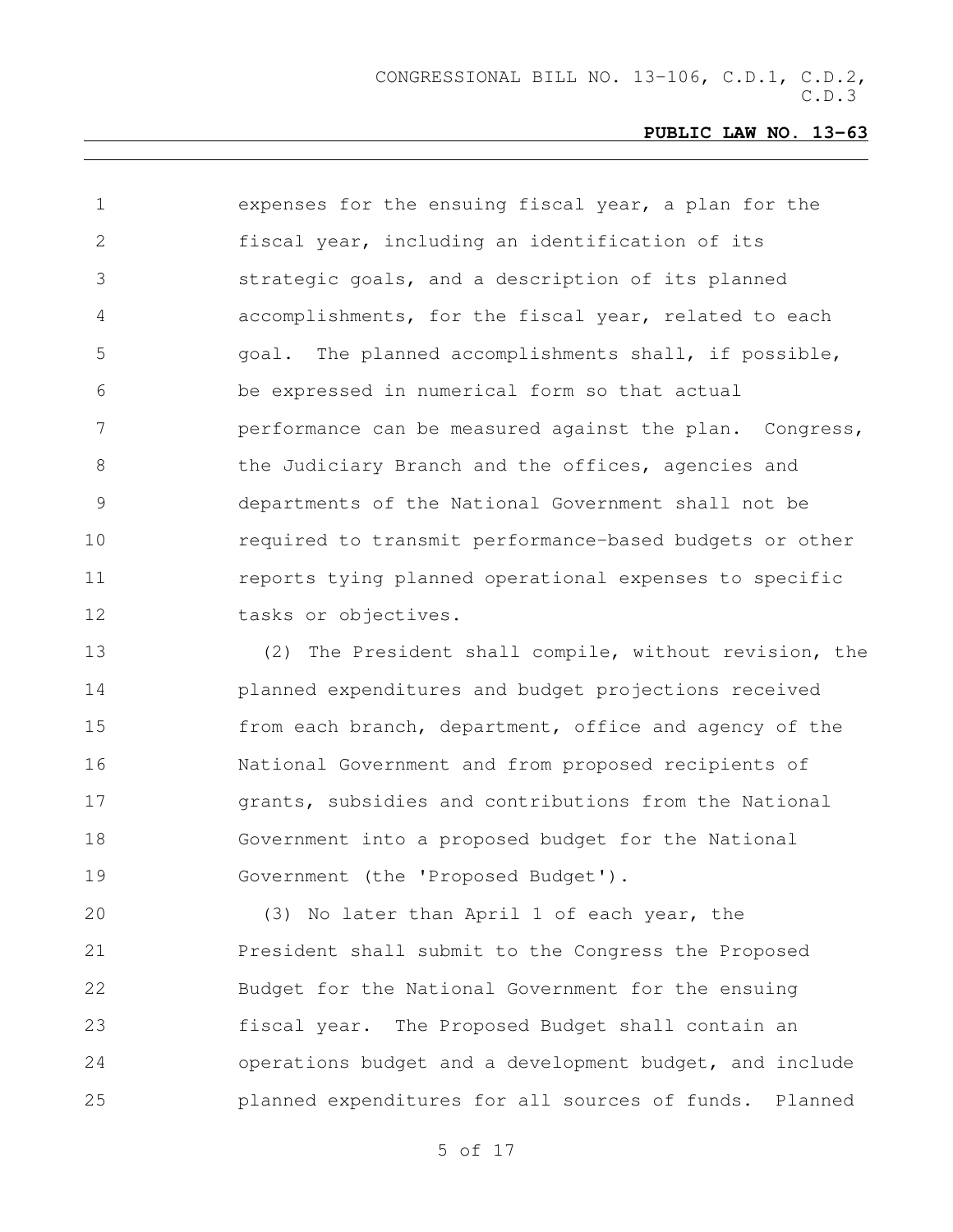operational expenses shall be presented on a line-item basis. The President shall concurrently submit his recommendations regarding the Proposed Budget (the President's budget recommendations are herein referred to as the 'Recommended Budget'). The total Recommended Budget for the year shall not exceed the total of funds estimated to be available for that year. The Proposed Budget and Recommended Budget shall each set forth the following information in such form and detail as the President may determine or as the Congress may require by law:

 (a) planned operational expenditures, including planned sources of funds, for each department and office 14 of the executive branch, Congress, the judicial branch, and agencies of the National Government other than agencies or entities which receive National Government appropriations on a subsidy, contribution, or grant basis, and operational budget projections for each of 19 the two subsequent fiscal years;

 (b) planned development expenditures, including planned sources of funds, for the ensuing fiscal year and development budget projections for each of the two subsequent fiscal years, with details of all development programs or projects to be funded or undertaken by the National Government in the ensuing fiscal year, relating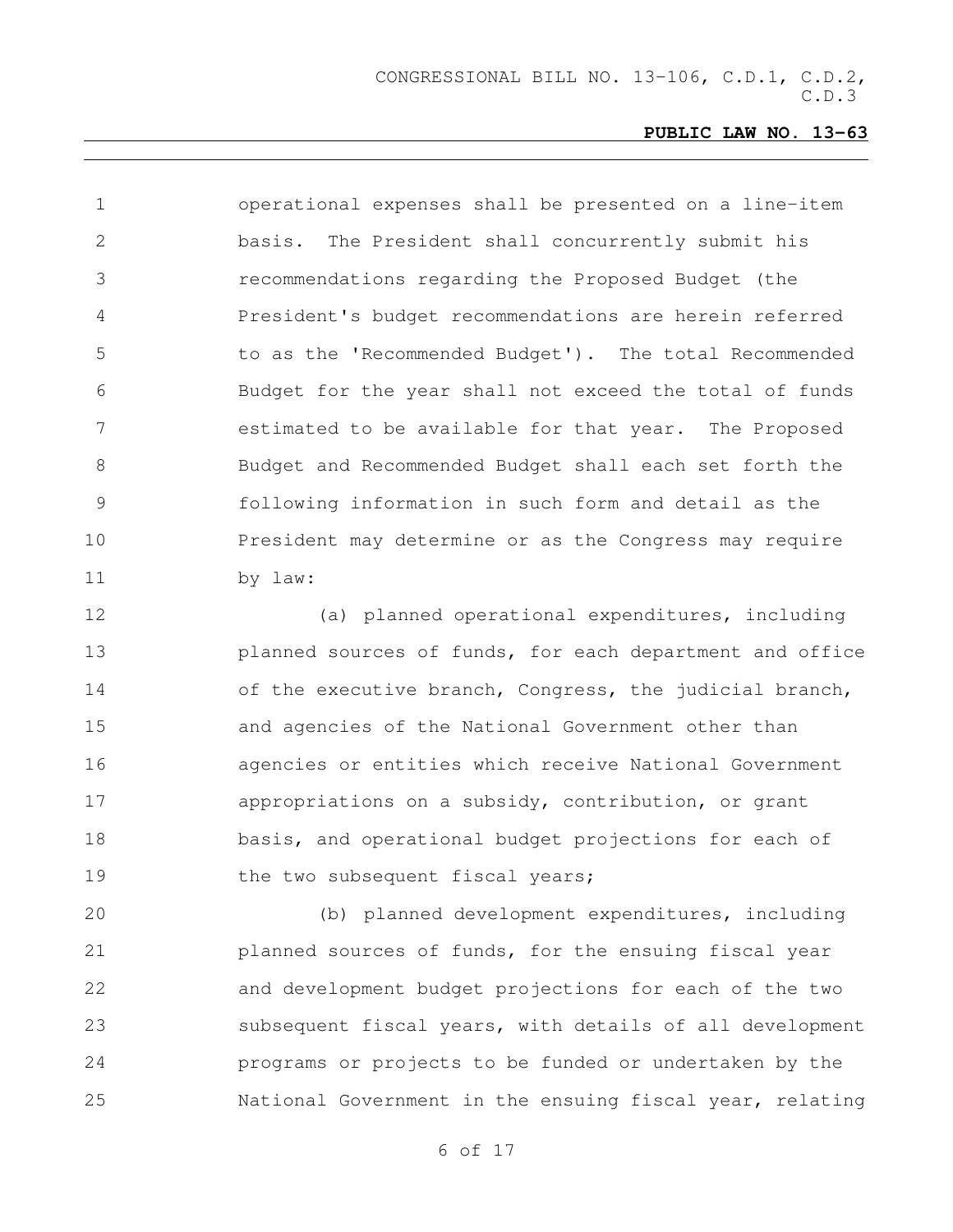| 1  | such programs and projects to specific development goals |
|----|----------------------------------------------------------|
| 2  | and objectives set forth in the Development Plan of the  |
| 3  | Federated States of Micronesia, as prepared in           |
| 4  | accordance with the Compact and approved by the          |
| 5  | Congress, and identifying any amendments to the program  |
| 6  | and project listings contained in such plan; and         |
| 7  | (c) planned subsidies, contributions, or grants          |
| 8  | for the ensuing fiscal year and projected subsidies,     |
| 9  | contributions, or grants for each of the two subsequent  |
| 10 | fiscal years, for the FSM Telecommunications             |
| 11 | Corporation, the College of Micronesia, international    |
| 12 | and regional organizations, and such other public and    |
| 13 | private entities as authorized by law.                   |
| 14 | (4) The President shall submit along with the            |
| 15 | Proposed Budget and the Recommended Budget the           |
| 16 | following:                                               |
| 17 | (a) a budget message which shall include such            |
| 18 | supporting economic financial, statistical, program      |
| 19 | performance, and other information, data and             |
| 20 | recommendations as the President may determine are in    |
| 21 | the public interest;                                     |
| 22 | (b) proposed legislation to appropriate funds for        |
| 23 | the National Government during the ensuing fiscal year   |
| 24 | reflecting the amounts contained in the Recommended      |
| 25 | Budget and including all activities and outputs to be    |
|    |                                                          |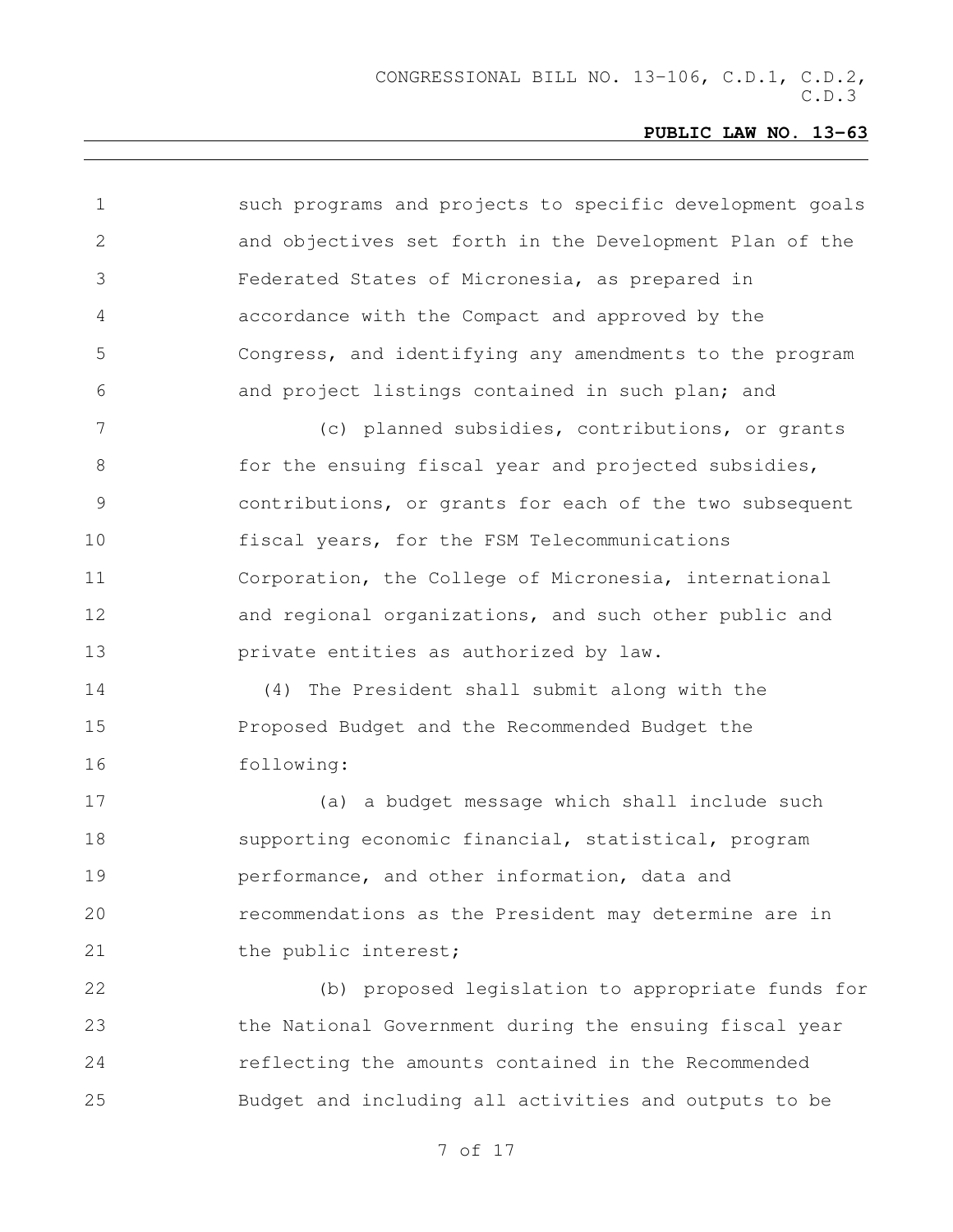| 1               | funded by Compact Sector Grants;                         |
|-----------------|----------------------------------------------------------|
| $\mathbf{2}$    | (c) anticipated revenues and other money to be           |
| 3               | made available to the National Government from all       |
| 4               | sources in the ensuing fiscal year and each of the two   |
| 5               | subsequent fiscal years including, but not limited to,   |
| 6               | taxes, fees, fines, interest income, revenue from        |
| $7\phantom{.0}$ | fishing agreements, Compact financial assistance, United |
| $\,8\,$         | States Federal program assistance, foreign financial and |
| $\mathsf 9$     | technical assistance, reimbursements, and loans;         |
| 10              | (d) the Recommended National Government Compact          |
| 11              | Budget Request for the ensuing fiscal year;              |
| 12              | (e) statements of the balance of the General Fund        |
| 13              | and any special funds of the National Treasury for the   |
| 14              | fiscal year last concluded, including the actual revenue |
| 15              | by source, all appropriations, and the obligations and   |
| 16              | expenditures pursuant to each appropriation;             |
| 17              | (f) statements of the projected balance of the           |
| 18              | General Fund and any special funds of the National       |
| 19              | Treasury for the fiscal year in progress including all   |
| 20              | appropriations, estimated revenues by source, and        |
| 21              | anticipated obligations. If the projected balance for    |
| 22              | any fund indicates a deficit, recommendations as to how  |
| 23              | the deficiency is to be met;                             |
| 24              | (g) actual revenues received to date, by source,         |
| 25              | in the fiscal year in progress, and for the same period  |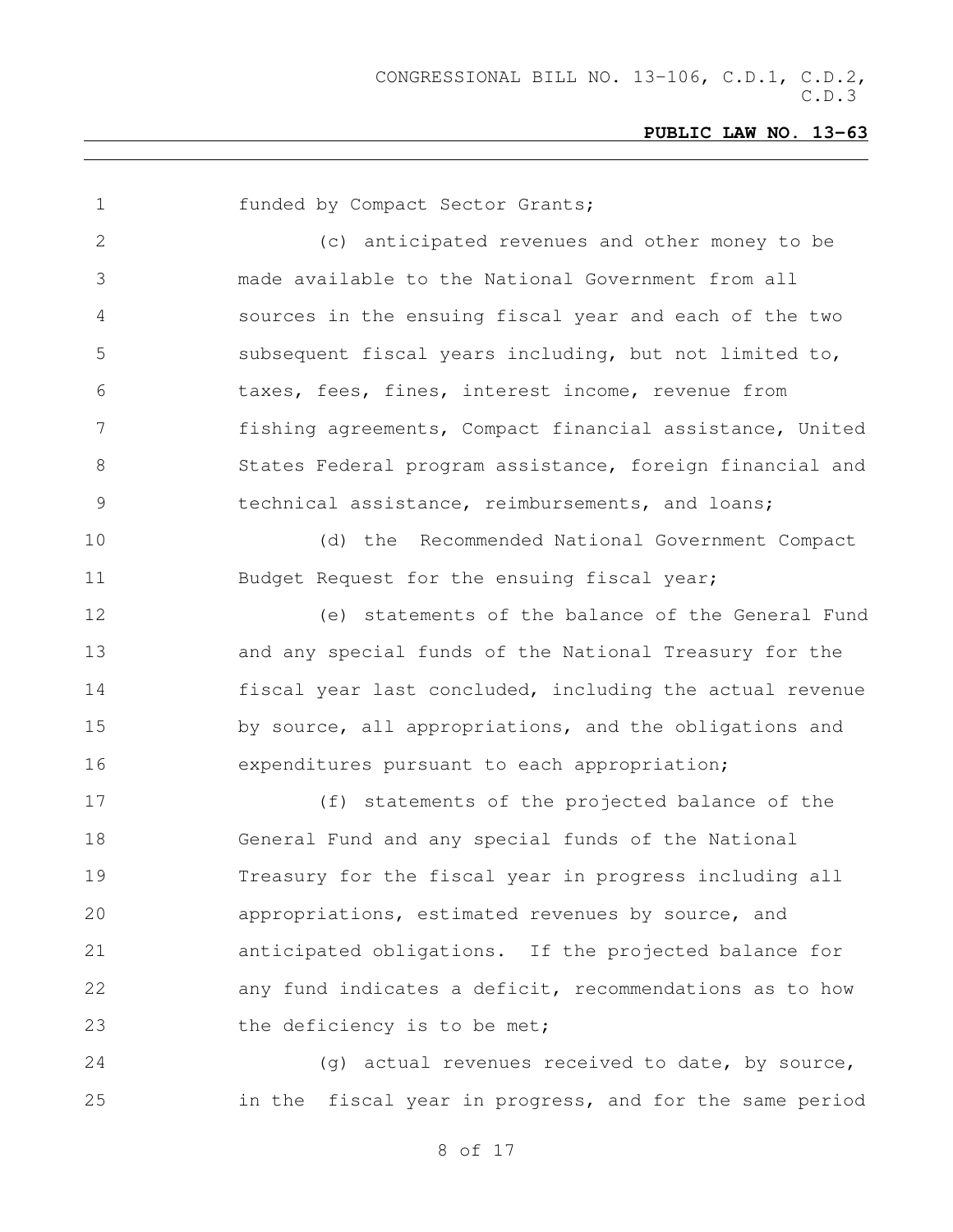| $\mathbf 1$    | in the preceding year;                                   |
|----------------|----------------------------------------------------------|
| 2              | (h) an analysis of major trends over the three           |
| 3              | years budgeted regarding funding sources, spending       |
| 4              | emphases, staffing levels, and program expansions and    |
| 5              | contractions; and                                        |
| 6              | (i) for the Judiciary Branch, the Congress, and          |
| $7\phantom{.}$ | each department, office and agency of the Executive      |
| 8              | Branch, a plan for the ensuing fiscal year, including an |
| $\mathcal{G}$  | identification of its strategic goals and its planned    |
| 10             | accomplishments for the fiscal year, such planned        |
| 11             | accomplishments to be expressed, if possible, in         |
| 12             | numerical form so that actual performance can be         |
| 13             | measured against the plan;                               |
| 14             | (j) such other financial information and data as         |
| 15             | may be necessary or desirable in order to make known in  |
| 16             | reasonable and practicable detail the financial          |
| 17             | condition of the National Government.                    |
| 18             | (5) Congress may, prior to May 16 of each year,          |
| 19             | either:                                                  |
| 20             | (a) by resolution, authorize the President to            |
| 21             | submit the Recommended National Government Compact       |
| 22             | Budget Request to the United States under Article V of   |
| 23             | the Financial Procedures Agreement; or                   |
| 24             | (b) by bill, alter the Recommended National              |
| 25             | Government Compact Budget Request in any respect         |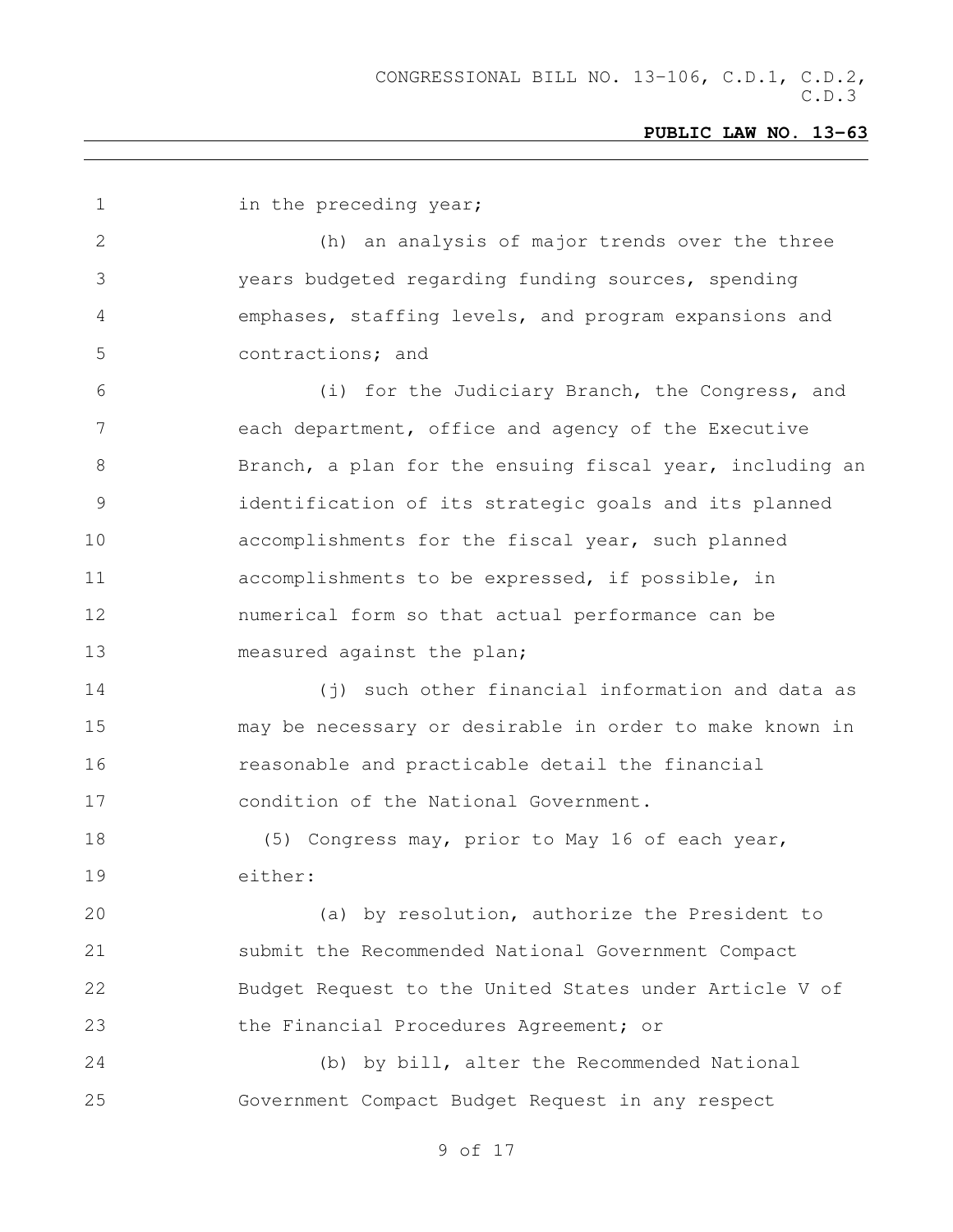| $\mathbf 1$ | consistent with the Compact.                                |
|-------------|-------------------------------------------------------------|
| 2           | (6) The Recommended National Government Compact             |
| 3           | Budget shall be the National Government Compact Budget      |
| 4           | for the ensuing fiscal year for purposes of submittal       |
| 5           | to the United States under Article V of the Fiscal          |
| 6           | Procedures Agreement if:                                    |
| 7           | (a) Congress fails to take action with respect to           |
| 8           | the Recommended National Government Compact Budget          |
| 9           | Request prior to May 16;                                    |
| 10          | (b) Congress, by resolution, authorizes the                 |
| 11          | President to submit the Recommended National Government     |
| 12          | Compact Budget to the United States; or                     |
| 13          | (c) The President vetoes a bill passed by                   |
| 14          | Congress to alter the Recommended National Government       |
| 15          | Compact Budget Request and Congress fails to override       |
| 16          | that veto prior to June 15;                                 |
| 17          | (7) If, prior to June 15, a bill to alter the               |
| 18          | Recommended National Government Compact Budget Request      |
| 19          | has become law or the Congress has overridden a             |
| 20          | Presidential veto of such a bill, the National              |
| 21          | Government Compact Budget Request for submittal under       |
| 22          | Article V of the Fiscal Procedures Agreement shall be in    |
| 23          | conformance with the terms of that bill."                   |
| 24          | Section 3. Section 104 of title 55 of the Code of the       |
| 25          | Federated States of Micronesia is hereby amended to read as |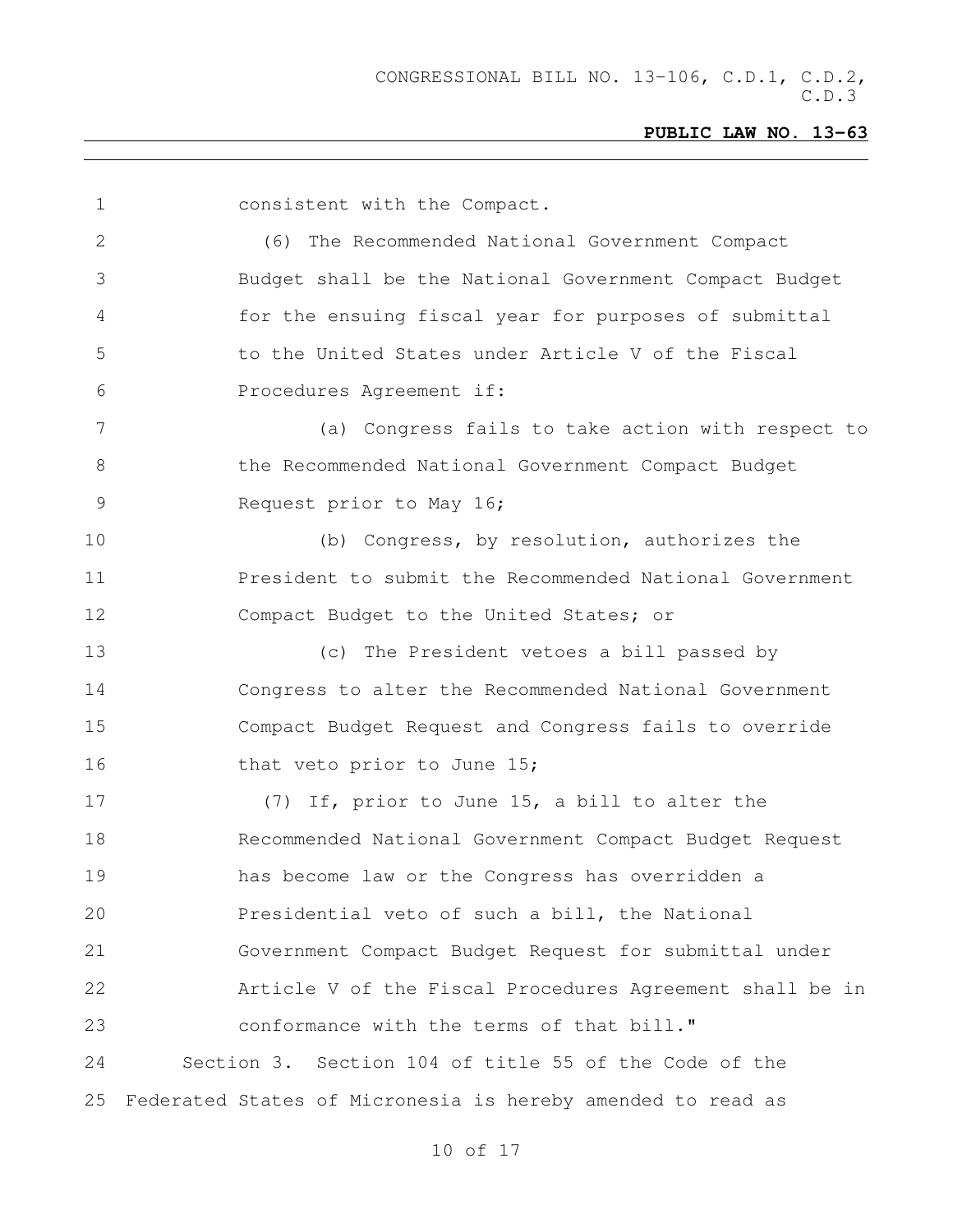| 1  | follows: |                                                                |
|----|----------|----------------------------------------------------------------|
| 2  |          | "Section 104. Balanced budget.                                 |
| 3  |          | (1) Based on all available information, the Congress,          |
| 4  |          | prior to adopting the annual budget bill under section         |
| 5  |          | 106 of this chapter, shall adopt a resolution setting          |
| 6  |          | forth the total funds estimated to be available for            |
| 7  |          | appropriation from the General Fund and any special            |
| 8  |          | funds of the National Treasury during the ensuing fiscal       |
| 9  |          | year. The Congress may from time to time adopt                 |
| 10 |          | resolutions revising the amount estimated to be                |
| 11 |          | available for appropriation based on the most recent           |
| 12 |          | information.                                                   |
| 13 |          | (2) Except as may occur due to a downward revision of          |
| 14 |          | revenue projections, total appropriations for a fiscal         |
| 15 |          | year shall not exceed the amount embodied in the               |
| 16 |          | resolution referred to in subsection (1) of this               |
| 17 |          | section."                                                      |
| 18 |          | Section 4. Section 105 of title 55 of the Code of the          |
|    |          | 19 Federated States of Micronesia is hereby amended to read as |
| 20 | follows: |                                                                |
| 21 |          | "Section 105. Supplemental appropriations and                  |
| 22 |          | rescissions.                                                   |
| 23 |          | (1) The President shall transmit to Congress such              |
| 24 |          | proposed supplemental appropriations as may be necessary       |
| 25 |          | on account of laws enacted after the transmission of the       |
|    |          |                                                                |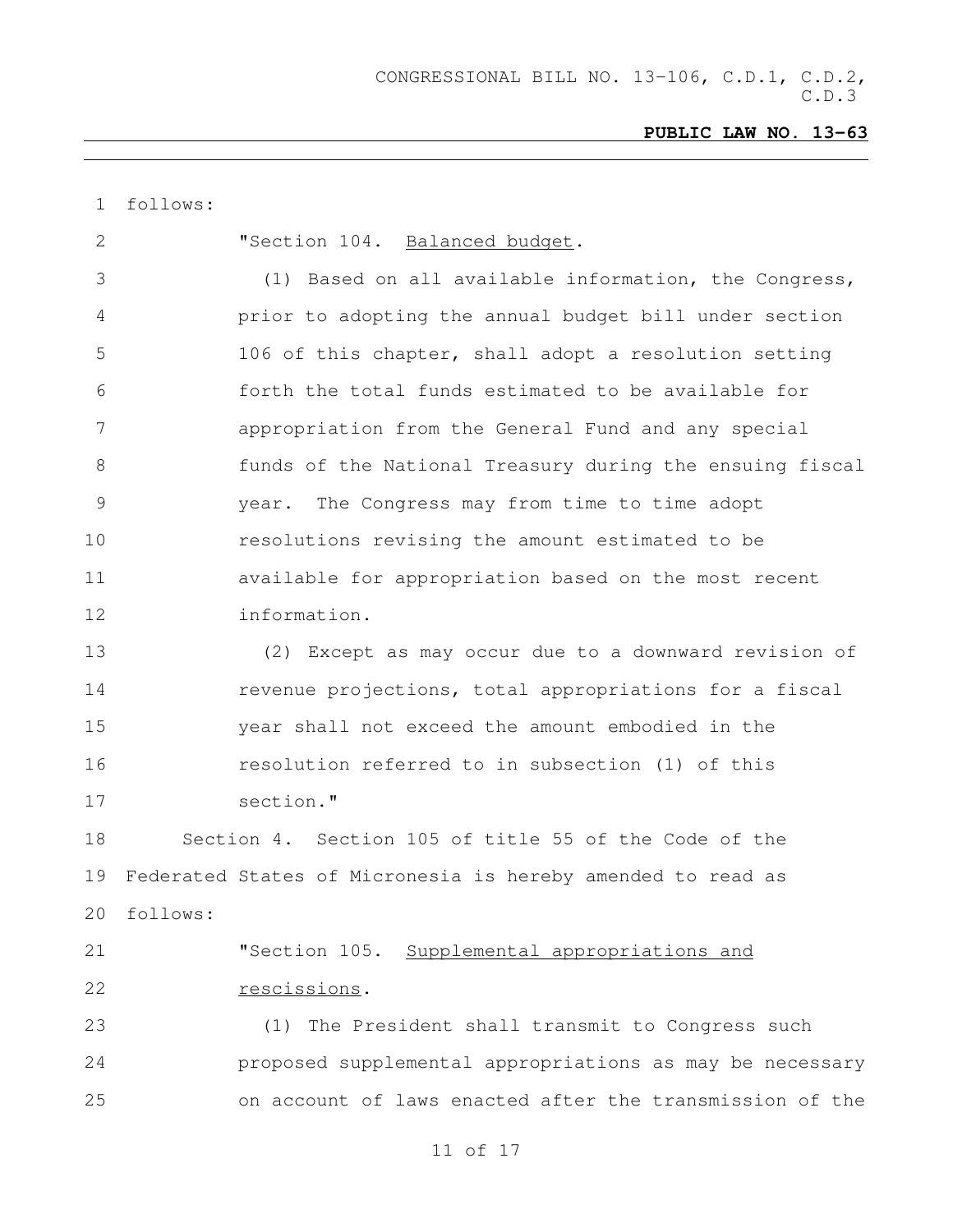| $\mathbf 1$    | annual budget or which are otherwise in the public               |
|----------------|------------------------------------------------------------------|
| $\overline{2}$ | interest. He shall accompany such proposals with a               |
| 3              | statement of the reasons therefor, including the reasons         |
| 4              | for their omission from the annual budget. Whenever such         |
| 5              | proposed supplemental appropriation would create a               |
| 6              | deficit for the General Fund or any specific fund of the         |
| 7              | National Treasury, the President shall so notify                 |
| 8              | Congress and make recommendations as to how such deficit         |
| 9              | is to be met.                                                    |
| 10             | (2) The President from time to time may transmit to              |
| 11             | Congress proposed rescissions to cancel budgetary                |
| 12             | authority previously provided by the Congress. These             |
| 13             | proposals may be accepted in whole or in part by passage         |
| 14             | of a rescission bill by the Congress.                            |
| 15             | (3) If at any time the amount appropriated for a given           |
| 16             | fiscal year exceeds the amount of total funds estimated          |
| 17             | to be available for such year due to a downward                  |
| 18             | adjustment in revenue projections, the President shall           |
| 19             | transmit to Congress either a proposed rescission bill           |
| 20             | or a proposal for covering the anticipated deficiency by         |
| 21             | the end of the following fiscal year."                           |
| 22             | Section 5. Section 106 of title 55 of the Code of the            |
| 23             | Federated States of Micronesia, as amended by Public Law No. 13- |
| 24             | 13, is hereby further amended to read as follows:                |
| 25             | "Section 106.<br>Appropriations by Congress.                     |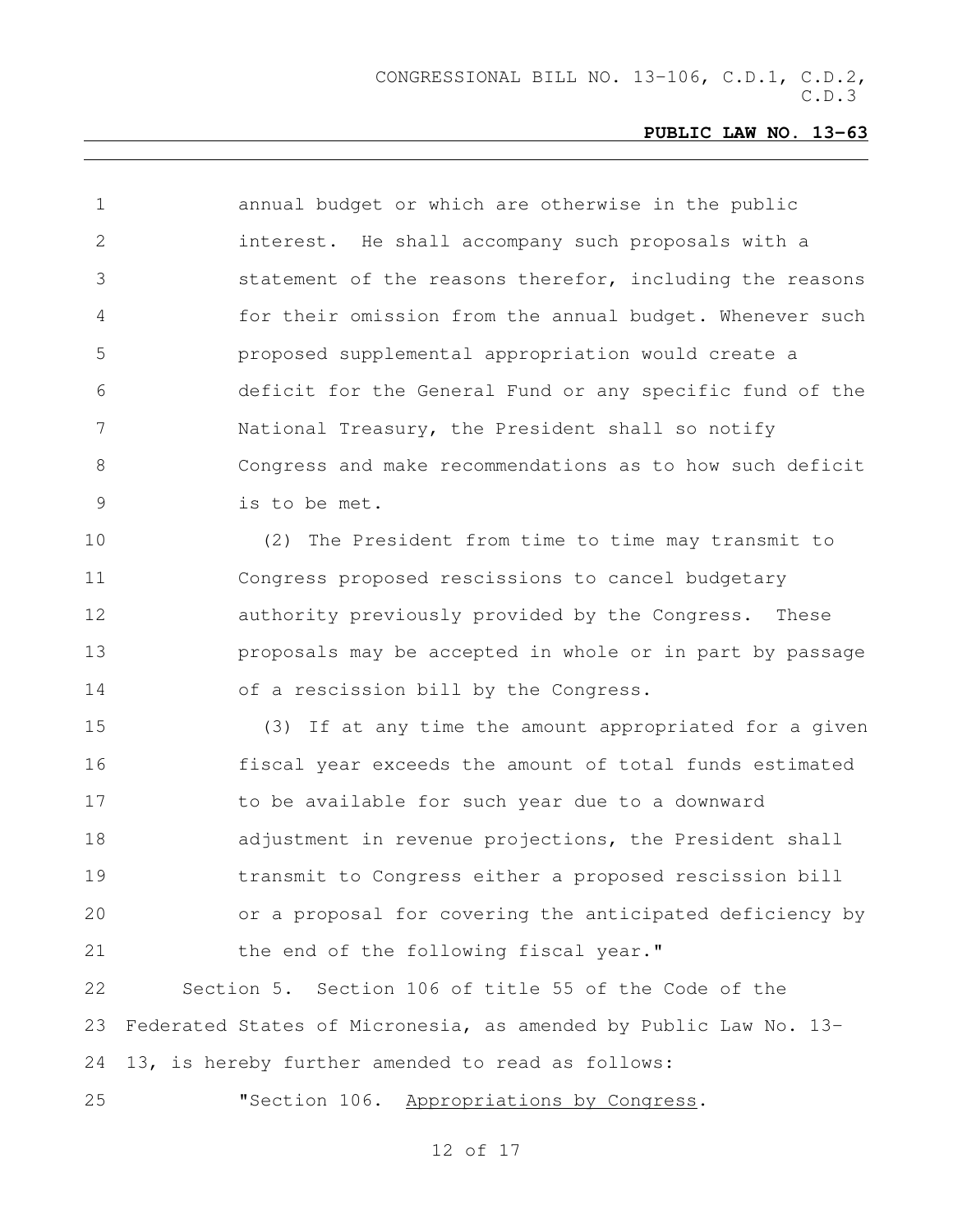| $\mathbf 1$    | (1) The Congress, after receipt of the proposed budget   |
|----------------|----------------------------------------------------------|
| 2              | from the President and no later than September 30 of     |
| 3              | each year, shall, by act, adopt the annual budget of the |
| $\overline{4}$ | National Government of the ensuing fiscal year.          |
| 5              | Congress may elect to initially or permanently exclude,  |
| 6              | from the annual budget act, that portion of the budget   |
| 7              | proposed to be funded by Compact sector. In no event     |
| 8              | shall the budget adopted or any amendments thereto       |
| 9              | provide funding for the personnel, contractual services, |
| 10             | or travel expenses of any branch or agency of the        |
| 11             | National Government in an amount greater than 110        |
| 12             | percent of the aggregate funding appropriated for such   |
| 13             | branch or agency for such categories in the initial      |
| 14             | budget act of the immediately preceding fiscal year,     |
| 15             | except where funding in excess of such limit shall be    |
| 16             | deemed essential by the Congress on the face of the      |
| 17             | appropriating legislation.                               |
|                |                                                          |

 (2) That portion of the budget submission that is to be funded by local revenues may be altered by Congress in any respect.

 (3) Funds to be received and expended pursuant to the JEMCO-approved Compact sector allocation for the National Government shall be appropriated by act of Congress within forty-five (45) days of the return of the Compact sector allocation from JEMCO or by September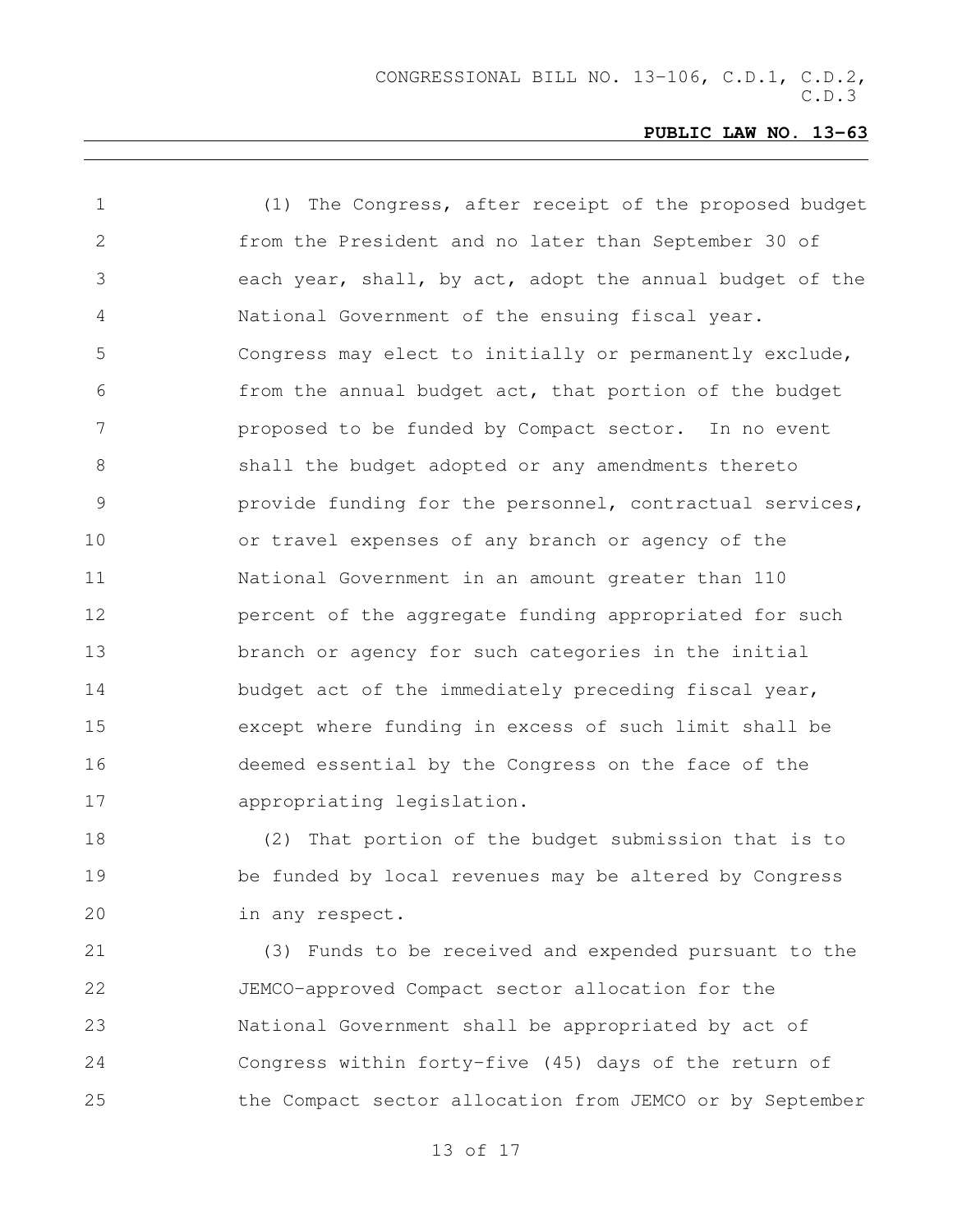| $\mathbf 1$     | 30, whichever is later. The appropriation legislation       |
|-----------------|-------------------------------------------------------------|
| 2               | covering Compact funds shall comply with the terms of       |
| 3               | the Compact and the Fiscal Procedures Agreement with        |
| 4               | respect to the receipt of Compact sector funds, shall       |
| 5               | allow for reprogramming of funds to the extent permitted    |
| 6               | under the Compact and chapter 3 of this title of the        |
| $7\phantom{.0}$ | Code of the Federated States of Micronesia, and may         |
| 8               | require, as a condition to such reprogramming, prior        |
| $\mathcal{G}$   | notice to Congress.                                         |
| 10              | (4) The budget alteration authority of Congress shall       |
| 11              | be executed by means of appropriations legislation.         |
| 12              | Appropriations or authorizations for the expenditure of     |
| 13              | funds shall be made by law, except as provided in           |
| 14              | section 108 of this chapter.                                |
| 15              | (5) Congress may restrict by law the expenditure            |
| 16              | of funds for a specific purpose."                           |
| 17              | Section 6. Section 107 of title 55 of the Code of the       |
| 18              | Federated States of Micronesia is hereby amended to read as |
| 19              | follows:                                                    |
| 20              | "Section 107. Requests to the United States                 |
| 21              | Government. The President shall consult with the            |
| 22              | Congress in the formulation and submission of all           |
| 23              | requests made to the United States Government for           |
| 24              | additional assistance, services, and programs               |
| 25              | pursuant to the Compact."                                   |
|                 |                                                             |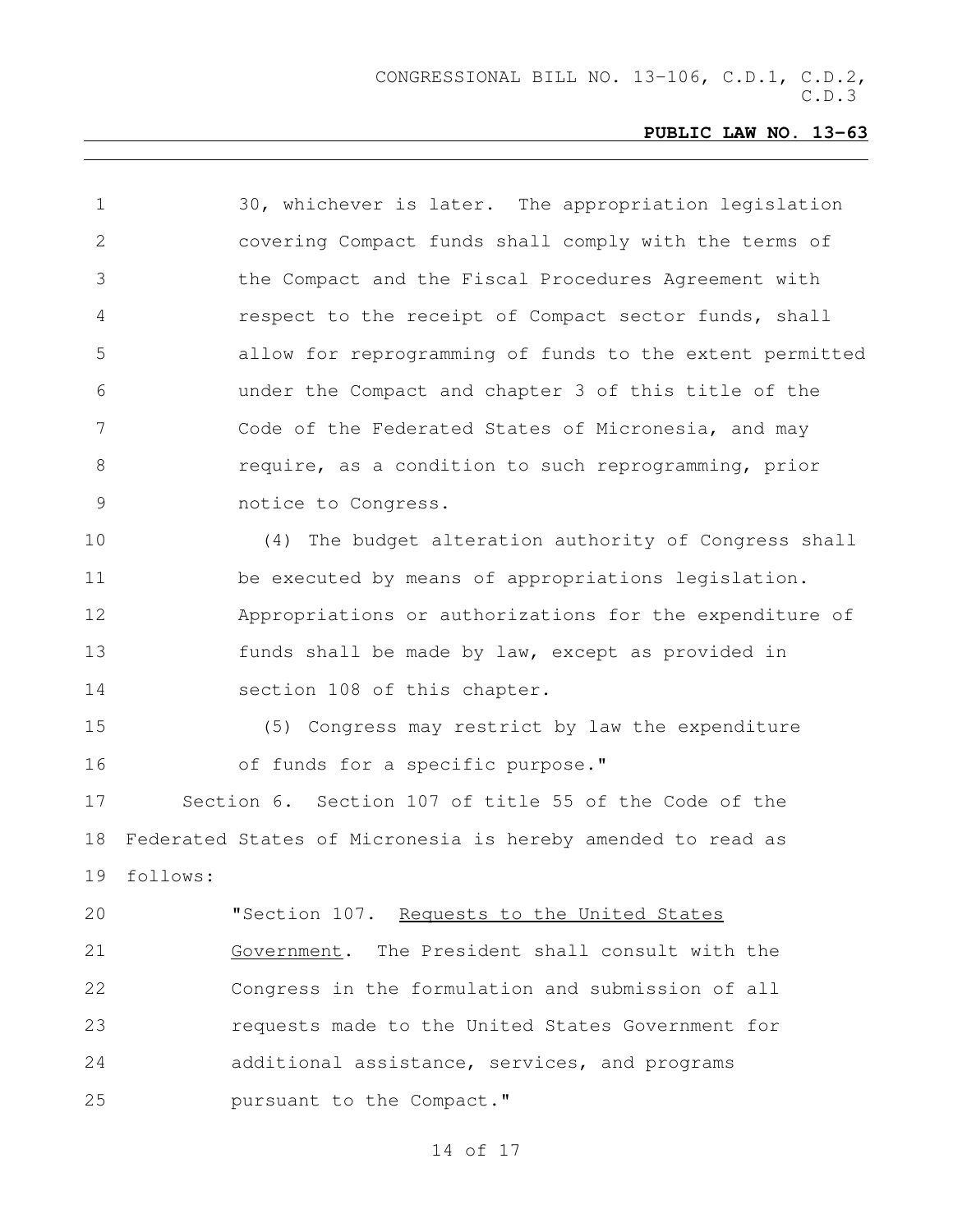| $\mathbf 1$ | Section 7. Section 108 of title 55 of the Code of the       |
|-------------|-------------------------------------------------------------|
| 2           | Federated States of Micronesia is hereby amended to read as |
| 3           | follows:                                                    |
| 4           | "Section 108. Continuing resolution.                        |
| 5           | In the event a budget has not become law prior to the       |
| 6           | beginning of a fiscal year, the head of each branch of      |
| 7           | Government and the head of each agency established by       |
| $8\,$       | law may continue to expend funds from projected local       |
| $\mathsf 9$ | revenues for National Government operations expenses        |
| 10          | after the beginning of the fiscal year upon the adoption    |
| 11          | by Congress of a continuing resolution. Such                |
| 12          | expenditures shall be in accordance with appropriations     |
| 13          | laws appropriating funds for the immediately preceding      |
| 14          | fiscal year. A continuing resolution of the Congress        |
| 15          | which would authorize the expenditure of Compact            |
| 16          | financial assistance is hereby made conditional on such     |
| 17          | funds being available to the National Government as of      |
| 18          | the beginning of the relevant fiscal year, either           |
| 19          | pursuant to a continuing resolution adopted by the          |
| 20          | United States Congress or pursuant to appropriation acts    |
| 21          | of the United States Congress."                             |
| 22          | Section 8. Section 109 of title 55 of the Code of the       |
| 23          | Federated States of Micronesia is hereby amended to read as |
| 24          | follows:                                                    |
| 25          | "Section 109. Emergency account.                            |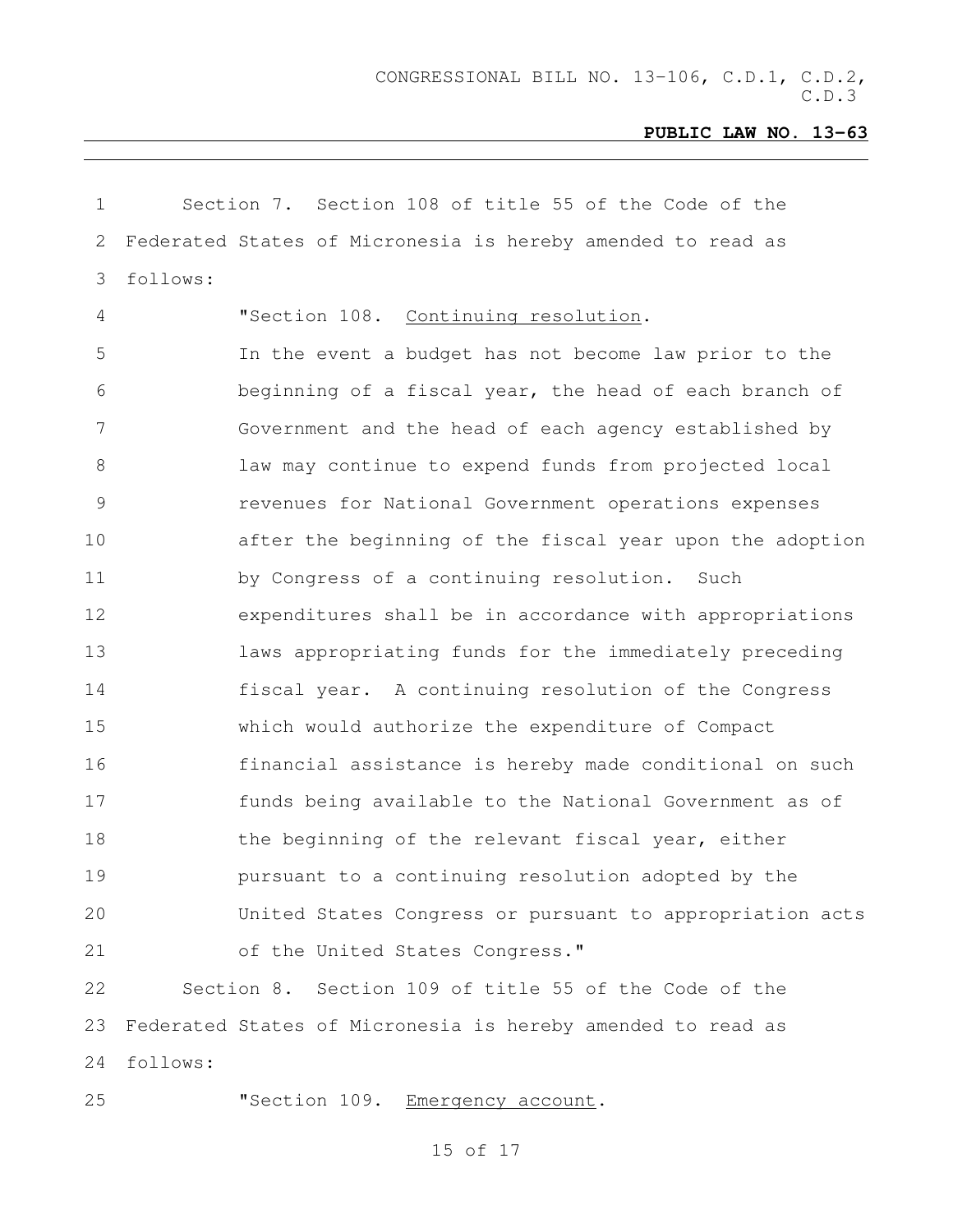| $\mathbf 1$ | In the event of a major natural disaster or other               |
|-------------|-----------------------------------------------------------------|
| 2           | emergency threatening the lives or safety of citizens of        |
| 3           | the Federated States of Micronesia requiring immediate          |
| 4           | Governmental action, an emergency account shall be              |
| 5           | established in the Department of Finance. All                   |
| 6           | Governmental expenses related to such emergency shall be        |
| 7           | charged to such account. The President is hereby                |
| 8           | authorized to reprogram up to \$200,000 of the funds            |
| $\mathsf 9$ | appropriated from local revenues or other funds not             |
| 10          | dedicated to specific purposes under the Compact or             |
| 11          | other agreements with foreign governments to such               |
| 12          | account. The President shall present funding requests           |
| 13          | to the Congress to cover emergency expenditures."               |
| 14          | Section 9. Title 55 of the Code of the Federated States of      |
| 15          | Micronesia, as amended, is hereby further amended by enacting a |
| 16          | new section 111 of chapter 1 to read as follows:                |
| 17          | "Section 111. Within 30 days of the completion of each          |
| 18          | quarter of each fiscal year, each department of the             |
| 19          | Executive Branch and each agency of the National                |
| 20          | Government shall transmit to Congress and to the                |
| 21          | President a report on its activities during the quarter         |
| 22          | just completed, including                                       |
| 23          | a comparison of its actual accomplishments<br>(a)               |
| 24          | for the quarter, and the year to date, with the planned         |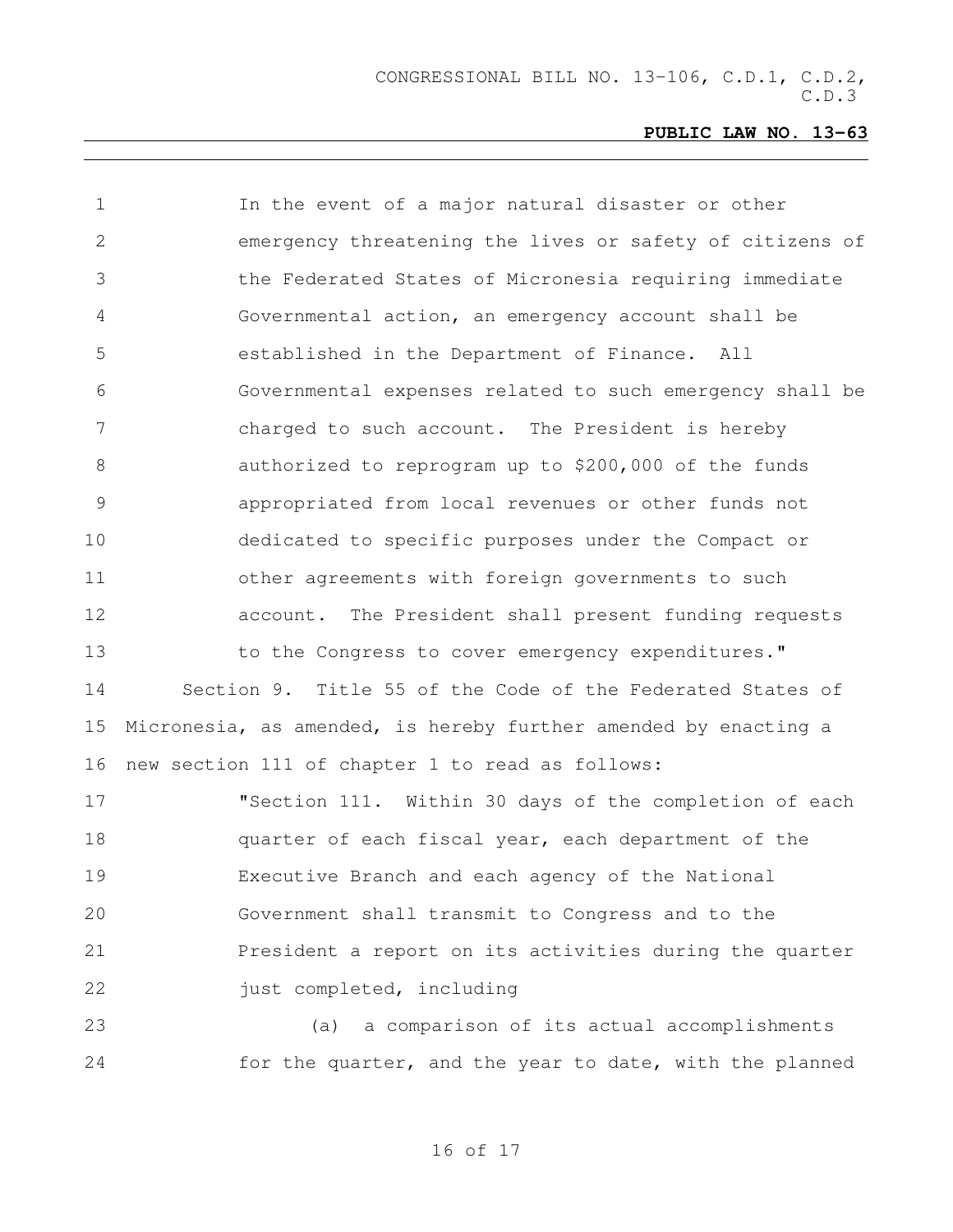| $\mathbf 1$     | accomplishments set forth in the plan described in          |
|-----------------|-------------------------------------------------------------|
| $\mathbf{2}$    | section 103(1) of this chapter; and                         |
| 3               | a description of any factors that may have<br>(b)           |
| 4               | caused actual performance to vary from the plan."           |
| 5               |                                                             |
| 6               |                                                             |
| $7\phantom{.0}$ |                                                             |
| $8\,$           |                                                             |
| $\mathcal{G}$   |                                                             |
| 10              |                                                             |
| 11              |                                                             |
| 12              | Section 10. This act shall become law upon approval by the  |
| 13              | President of the Federated States of Micronesia or upon its |
| 14              | becoming law without such approval.                         |
| 15              |                                                             |
| 16              |                                                             |
| 17              |                                                             |
| 18              | December 22, 2004                                           |
| 19              |                                                             |
| 20              |                                                             |
| 21              |                                                             |
| 22              |                                                             |
| 23              | /s/ Joseph J. Urusemal<br>Joseph J. Urusemal                |
| 24              | President<br>Federated States of Micronesia                 |
| 25              |                                                             |